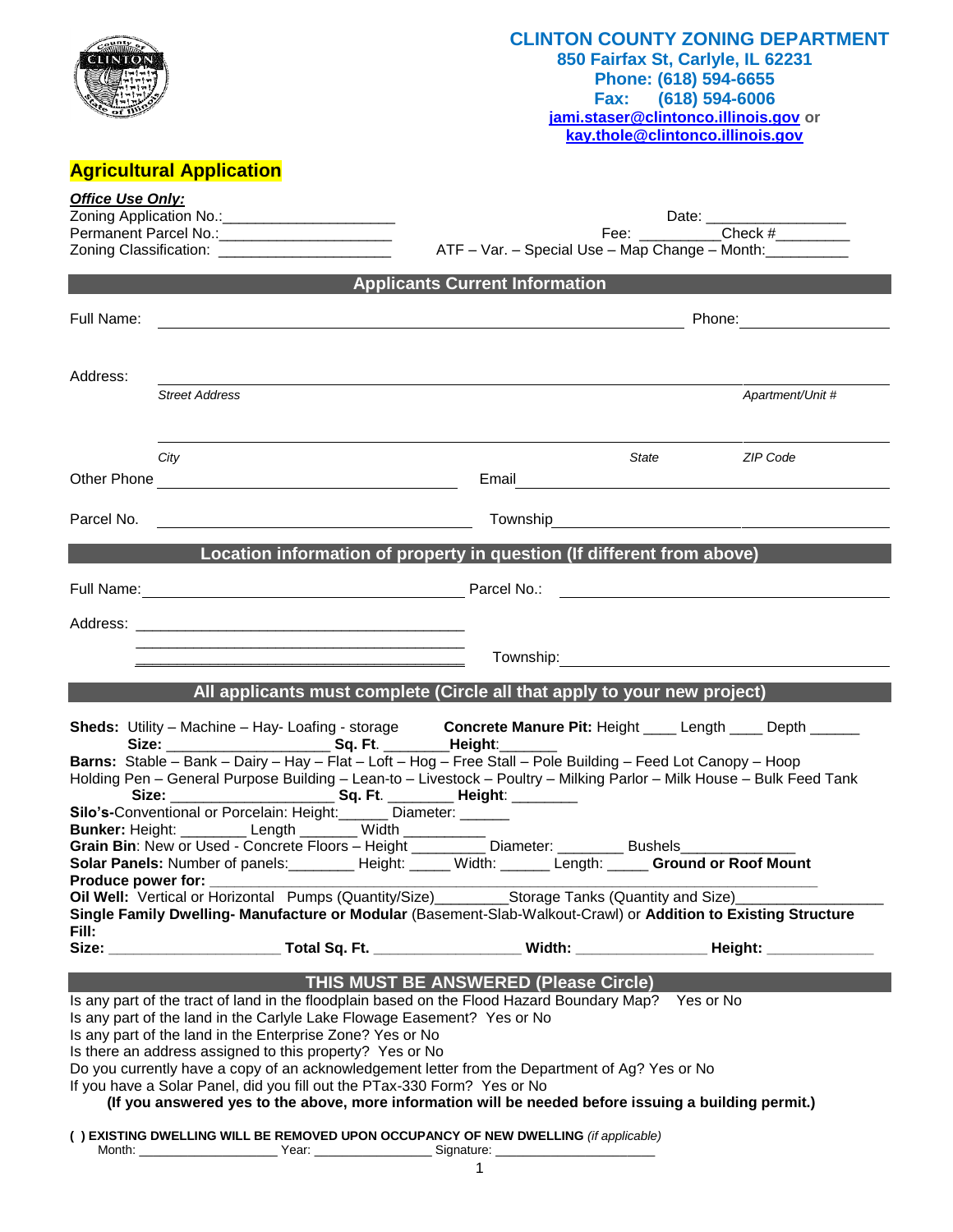#### **SITE PLAN INFORMATION (Please see sample site plan provided on last page)**

Your site plan should consist of the following:

- Property lines & dimensions of parcel
- Distances from proposed structure, front, side and rear lot lines
- Center of County or Township Road to proposed structures.
- Building Height ( from the ground to the peak)
- **NEW HOMES**: Please furnish an 8 x 11 copy of the floor plan with dimension of the house and garage.

#### **OWNER IS RESPONSIBLE FOR DETERMINING THE ACCURATE LOCATION OF PROPERTY LINES**

It is recommended to consult a licensed land surveyor if uncertain of property lines.

#### **PROVIDE A DRAWING BELOW OR ATTACH TO APPLICATION**

Fill free to use the GIS mapping @<http://portico.mygisonline.com/html5/?viewer=clintonil.bv1-p1> or Google Earth for drawing your new structure(s). **Please provide all setbacks on your drawing:** Front – Rear – Side – Centerline of road to structure

Applicants are encouraged to visit the website at<http://www.clintoncountyzoning.com/> or email

[\(jami.staser@clintonco.illinois.gov\)](mailto:jami.staser@clintonco.illinois.gov) or [\(kay.thole@clintonco.illinois.gov\)](mailto:kay.thole@clintonco.illinois.gov) for assistance. Application is hereby made for a Certificate of Zoning compliance, as required under the ZONING ORDINANCE OF CLINTON COUNTY, for the erection, moving or alteration, and use of buildings and premises. In making this application, the applicant represents all of the above statements and any attached maps and drawings to be a true description of the proposed new or altered uses and/or buildings. The applicant agrees that the permit issued may be revoked without notice on any breach of representation or conditions. It is understood that any permit issued on this application will not grant right of privilege to erect any structure or to use any premises described for any purpose or in any manner prohibited by the ZONING ORDINANCE, or by other ORDINANCES, CODES, or REGULATIONS of CLINTON COUNTY, ILLINOIS.

| <b>Disclaimer and Signature</b> |    |                                                                            |  |  |
|---------------------------------|----|----------------------------------------------------------------------------|--|--|
| STATE OF ILLINOIS               |    |                                                                            |  |  |
|                                 | SS |                                                                            |  |  |
| County of Clinton               |    |                                                                            |  |  |
|                                 |    | a Notary Public, in and for said county, and state, do hereby certify that |  |  |
|                                 |    | personally known to be the same person(s) whose name(s)                    |  |  |

appear below and have appeared before me this day and acknowledged that the statements contained therein are true. Given under my hand and seal this day of the control of the control of the control of the control of the c

|             | (Notary Seal)                                                                                                |                                                                                                                                                                                                                                |
|-------------|--------------------------------------------------------------------------------------------------------------|--------------------------------------------------------------------------------------------------------------------------------------------------------------------------------------------------------------------------------|
|             |                                                                                                              | Notary Public Signature                                                                                                                                                                                                        |
| Applicants  |                                                                                                              |                                                                                                                                                                                                                                |
| Signature:  |                                                                                                              | Date: the contract of the contract of the contract of the contract of the contract of the contract of the contract of the contract of the contract of the contract of the contract of the contract of the contract of the cont |
| Owner(s)    |                                                                                                              |                                                                                                                                                                                                                                |
| Signature:  | <u> 1980 - Jan Berlin, margaret eta biztanleria (h. 1980).</u>                                               | Date: the contract of the contract of the contract of the contract of the contract of the contract of the contract of the contract of the contract of the contract of the contract of the contract of the contract of the cont |
| Contractors |                                                                                                              |                                                                                                                                                                                                                                |
| Signature   |                                                                                                              |                                                                                                                                                                                                                                |
|             |                                                                                                              |                                                                                                                                                                                                                                |
|             | <b>OFFICE USE ONLY</b>                                                                                       |                                                                                                                                                                                                                                |
|             |                                                                                                              |                                                                                                                                                                                                                                |
|             | Flowage Easement: Yes or No Flood Plain: Yes or No Health Permit: _______________Corp of Engineer: Yes or No |                                                                                                                                                                                                                                |
|             | EcoCat: Yes or No Family Split: Yes or No Subdivision Plat Name: ______________________                      |                                                                                                                                                                                                                                |
|             | Deed: ______________________                                                                                 |                                                                                                                                                                                                                                |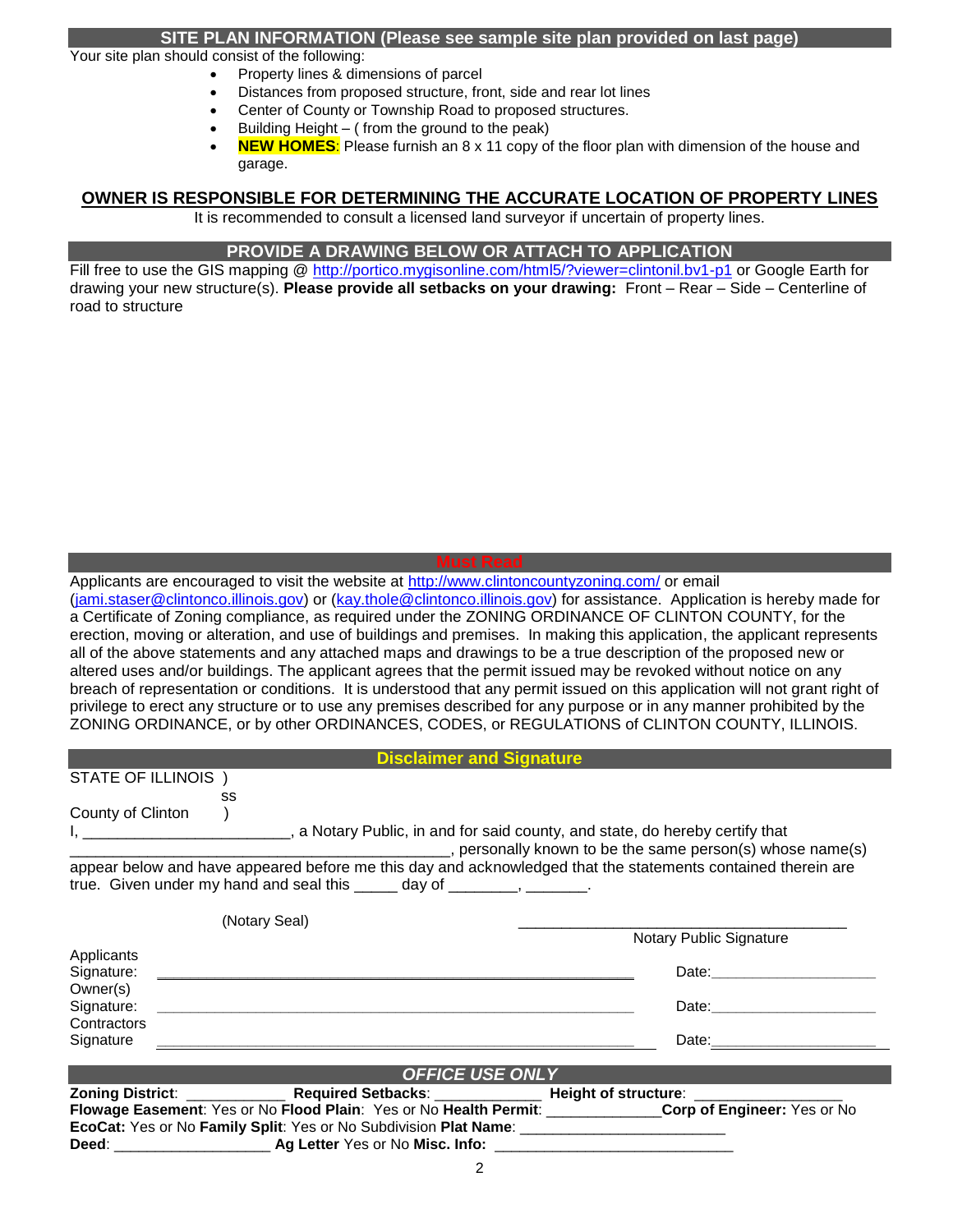| <b>Approved this</b> | Dav of  |         | <b>Approved By:</b> |     |
|----------------------|---------|---------|---------------------|-----|
| <b>Date</b>          | ™ailed: | Mailed. | Handout @ Meeting:  | bv. |

#### **If the information does not apply to your project, please disregard.**

To apply for a Certificate of Zoning Compliance for a residence or structure that will contain a bathroom, a permit from the Clinton County Health Department is required **prior** to a building permit being issued. Please contact:

#### **HOLLY TIMMERMANN**

Environmental Health Programs Manager Clinton County Health Department 930 A Fairfax St. Carlyle, IL 62231 **Phone** (618) 594-0324 **Fax** (618) 594-5474 **Email:** [environmentalhealth@clintonco.illinois.gov](mailto:environmentalhealth@clintonco.illinois.gov) A private Sewage Application and Informational Packet can be downloaded on the Clinton County Health Departments website: [www.clintoncountyhealth.com](http://www.clintoncountyhealth.com/)

## PLEASE ALLOW 2 TO 3 WEEKS FOR A SOIL SAMPLE AND AT LEAST FIFTEEN (15) DAYS FOR THE HEALTH APPLICATION PROCESS.

To apply for an address, please contact:

### **JAMI STASER**

Clinton County Addressing 850 Fairfax St – Room 124 Carlyle, IL 62231 Phone #: 618-594-6631 Fax: (618) 594-6006 Email: [addressing@clintonco.illinois.gov](mailto:addressing@clintonco.illinois.gov)

To apply for a new entrance or mailbox required along a county highway, please contact:

## **DAN BEHRENS- COUNTY ENGINEER**

Clinton County Highway Department 479 21st Street PO Box 188 Carlyle, IL 62231 Phone #: 618-594-2224 Fax: 618-594-2228

If you need additional information, please contact the Zoning Office at 594-6655. Permits can be emailed to [jami.staser@clintonco.illinois.gov](mailto:jami.staser@clintonco.illinois.gov) or [kay.thole@clintonco.illinois.gov](mailto:kay.thole@clintonco.illinois.gov) or mailed to the Zoning Office.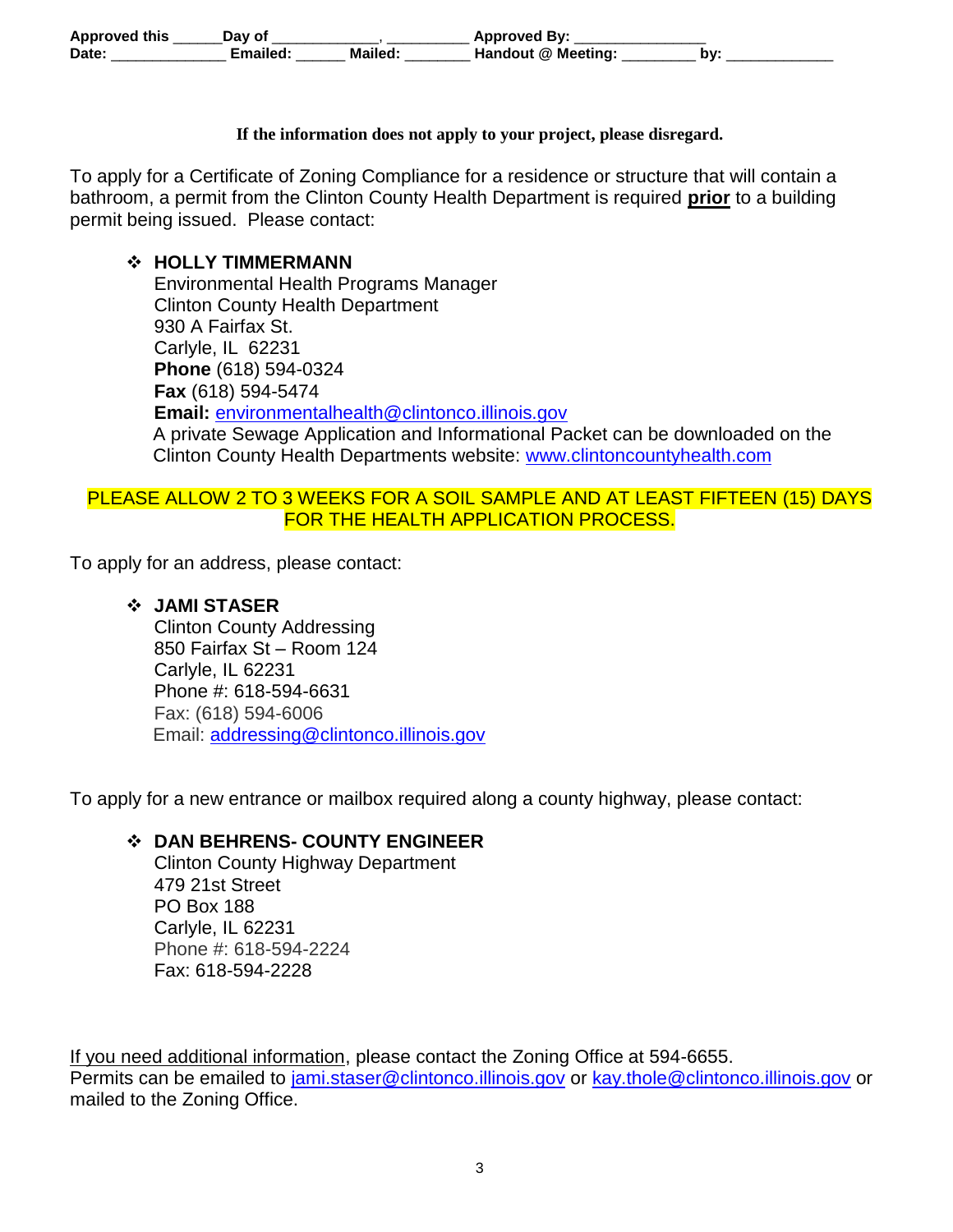# **LOT SIZE, SETBACK AND HEIGHT RESTRICTIONS BY DISTRICT SECTION 40-4-8**

The restrictions are for the particular district in which said lot/principal structure is located.

| <b>DISTRICTS</b>                                                                                                                                                                                                                                                                                                                                                                                                                                                                                           | "A"         | "AR"     | "R1"    | "R2"                                                                                  | "R3"          | "C"                                                     | $\mathbf{``}$ $\mathbf{''}$ |
|------------------------------------------------------------------------------------------------------------------------------------------------------------------------------------------------------------------------------------------------------------------------------------------------------------------------------------------------------------------------------------------------------------------------------------------------------------------------------------------------------------|-------------|----------|---------|---------------------------------------------------------------------------------------|---------------|---------------------------------------------------------|-----------------------------|
| <b>MINIMUM</b>                                                                                                                                                                                                                                                                                                                                                                                                                                                                                             | 40          | 10 acres | 10      | 10 acres                                                                              | 10            | 2 acres                                                 | 10 acres                    |
| <b>DISTRICT AREA</b>                                                                                                                                                                                                                                                                                                                                                                                                                                                                                       | acres       |          | acres   |                                                                                       | acres         |                                                         |                             |
| <b>MINIMUM LOT</b><br><b>AREA</b>                                                                                                                                                                                                                                                                                                                                                                                                                                                                          | 40<br>acres | 3 acres  | 1 acre  | 10,000 sq<br>ft or 2,500<br>sq ft per<br>dwelling<br>unit,<br>whichever<br>is greater | 7500<br>sq ft | 6000 sq ft                                              | 20,000<br>sq ft             |
| <b>MINIMUM LOT</b><br><b>WIDTH</b><br>(at established<br>building line)                                                                                                                                                                                                                                                                                                                                                                                                                                    | 800 ft      | 150 ft   | 100 ft  | 75 ft                                                                                 | 50 ft         | 50 ft                                                   | 125 ft                      |
| <b>MINIMUM LOT</b><br><b>DEPTH</b>                                                                                                                                                                                                                                                                                                                                                                                                                                                                         | 800 ft      | 150 ft   | 100 ft  | 100 ft                                                                                | 100 ft        | 100 ft                                                  | 150 ft                      |
| <b>MINIMUM</b><br><b>SETBACKS</b><br>From front lot line:<br>(Except along<br>County roads<br>outside the<br>incorporated limits<br>of any city, village<br>or incorporated<br>town, the minimum<br>setback shall be<br>100 ft from the<br>center line of the<br>road, & Township<br>roads the minimum<br>setback shall be<br>75 ft from the<br>center line of the<br>road). Along<br>Interstate and<br>State Routes, the<br>minimum setback<br>shall be 75 ft from<br>easements or right-<br>of-way line. | 50 ft       | 50 ft    | **50 ft | 25 ft                                                                                 | 25 ft         | $none - (only)$<br>applies to<br>incorporated<br>areas) | 50 ft                       |
| From side lot line:                                                                                                                                                                                                                                                                                                                                                                                                                                                                                        | 25 ft       | 25 ft    | **25 ft | 10 ft                                                                                 | 10 ft         | None                                                    | 25 ft                       |
| From rear lot line:                                                                                                                                                                                                                                                                                                                                                                                                                                                                                        | 25 ft       | $25$ ft  | **25 ft | 10 ft                                                                                 | 10 ft         | None                                                    | 25 ft                       |
| Maximum Height<br>Structure                                                                                                                                                                                                                                                                                                                                                                                                                                                                                | None        | 35 ft    | 35 ft   | 35 ft                                                                                 | 35 ft         | 35 ft                                                   | None                        |

\*\*Subdivisions existing prior to the adoption of this ordinance, on January 1, 1991, shall use the minimum setback requirements as established for the R2 District.

The above restrictions are for the particular district in which said lot/principal structure is located.